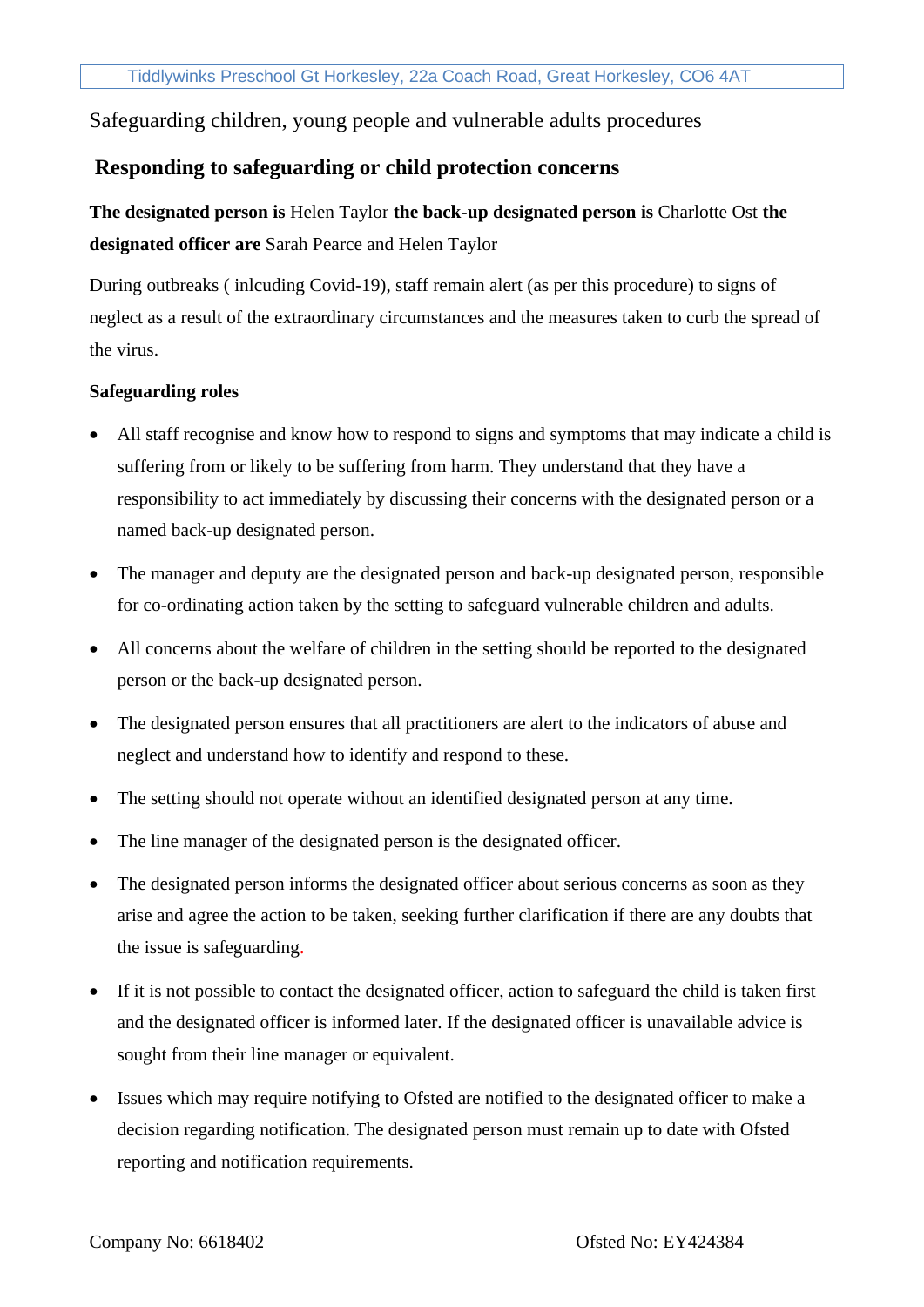- If there is an incident, which may require reporting to RIDDOR the designated officer immediately seeks guidance from the owners/directors/trustees. There continues to be a requirement that the designated officer follows legislative requirements in relation to reporting to RIDDOR. This is fully addressed in section Health and Safety procedures.
- All settings follow procedures of their Local Safeguarding Partners (LSP) for safeguarding and any specific safeguarding procedures such as responding to radicalisation/extremism concerns. Procedures are followed for managing allegations against staff, as well as for responding to concerns and complaints raised about quality or practice issues, whistle-blowing and escalation.

### **Responding to marks or injuries observed**

- If a member of staff observes or is informed by a parent/carer of a mark or injury to a child that happened at home or elsewhere, the member of staff makes a record of the information given to them by the parent/carer in the child's personal file, which is signed by the parent/carer.
- The member of staff advises the designated person as soon as possible if there are safeguarding concerns about the circumstance of the injury.
- If there are concerns about the circumstances or explanation given, by the parent/carer and/or child, the designated person decides the course of action to be taken after reviewing Child welfare and protection summary and completing Safeguarding incident reporting form.

If the mark or injury is

- noticed later in the day and the parent is not present, this is raised with the designated person. • If there are concerns about the nature of the injury, and it is unlikely to have occurred at the
- setting, the designated person decides the course of action required and Safeguarding incident reporting form is completed as above, taking into consideration any explanation given by the child.
- If there is a likelihood that the injury is recent and occurred at the setting, this is raised with the designated person.
- If there is no cause for further concern, a record is made in the Accident Record, with a note that the circumstances of the injury are not known.
- If the injury is unlikely to have occurred at the setting, this is raised with the designated person
- The parent/carer is advised at the earliest opportunity.
- If the parent believes that the injury was caused at the setting this is still recorded in the Accident Record and an accurate record made of the discussion is made on the child's personal file.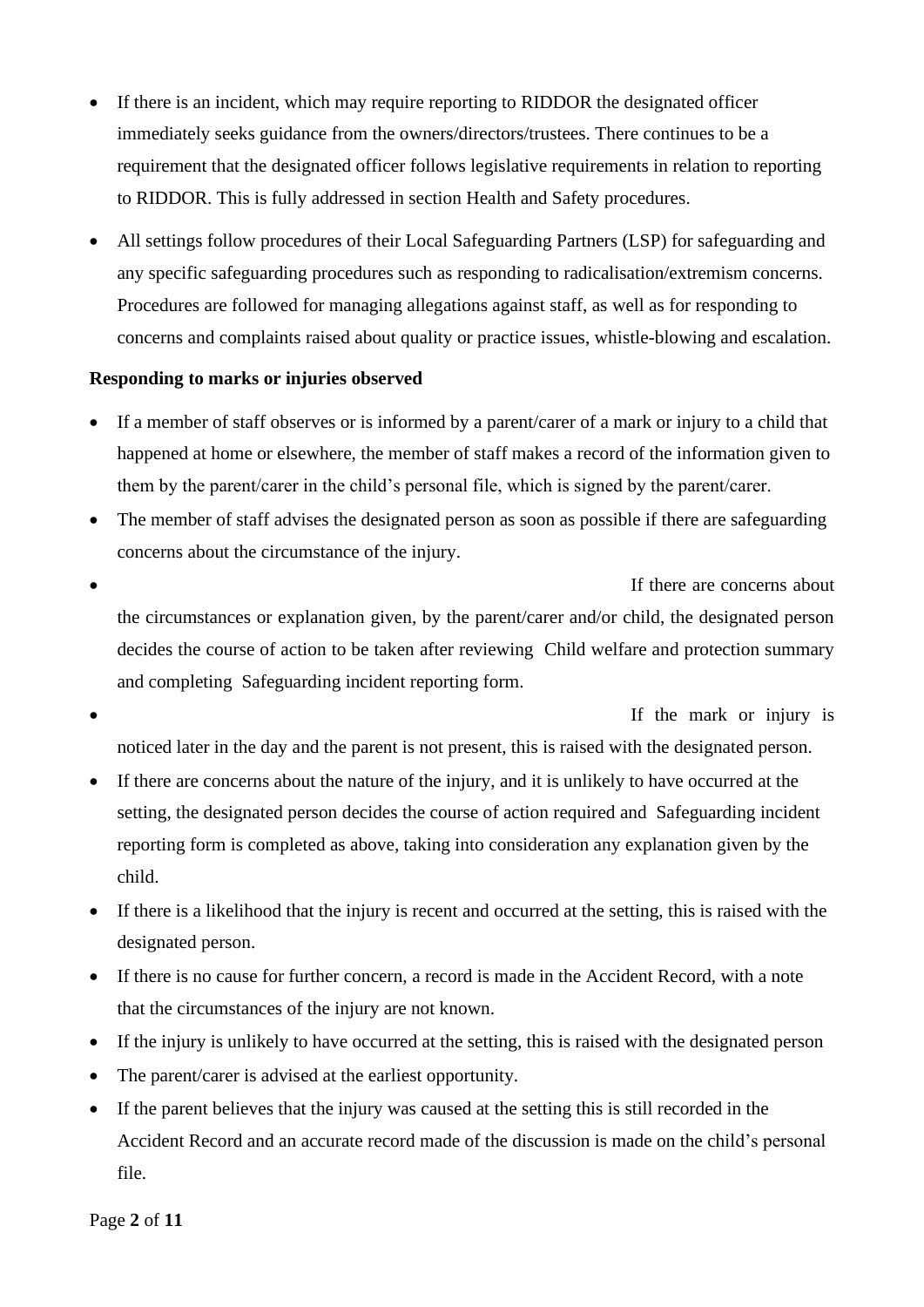### **Responding to the signs and symptoms of abuse**

- Concerns about the welfare of a child are discussed with the designated person without delay.
- A written record is made of the concern on Safeguarding incident reporting form as soon as possible.
- Concerns that a child is in immediate danger or at risk of significant harm are responded to immediately and if a referral is necessary this is made on the same working day.

### **Responding to a disclosure by a child**

- When responding to a disclosure from a child, the aim is to get just enough information to take appropriate action.
- The practitioner listens carefully and calmly, allowing the child time to express what they want to say.
- Staff do not attempt to question the child but if they are not sure what the child said, or what they meant, they may prompt the child further by saying *'tell me more about that'* or *'show me again'.*
- After the initial disclosure, staff speak immediately to the designated person. They do not further question or attempt to interview a child.
- If a child shows visible signs of abuse such as bruising or injury to any part of the body and it is age appropriate to do so, the key person will ask the child how it happened.
- When recording a child's disclosure on Safeguarding incident reporting form, their exact words are used as well as the exact words with which the member of staff responded.
- If marks or injuries are observed, these are recorded on a body diagram.

## **Decision making (all categories of abuse)**

- The designated person makes a professional judgement about referring to other agencies, including Social Care using the Local Safeguarding Partnership (LSP) threshold document:
	- Level 1: Child's needs are being met. Universal support.
	- Level 2: Universal Plus. Additional professional support is needed to meet child's needs.
	- Level 3: Universal Partnership Plus. Targeted Early Help. Coordinated response needed to address multiple or complex problems.
	- Level 4: Specialist/Statutory intervention required. Children in acute need, likely to be experiencing, or at risk of experiencing significant harm.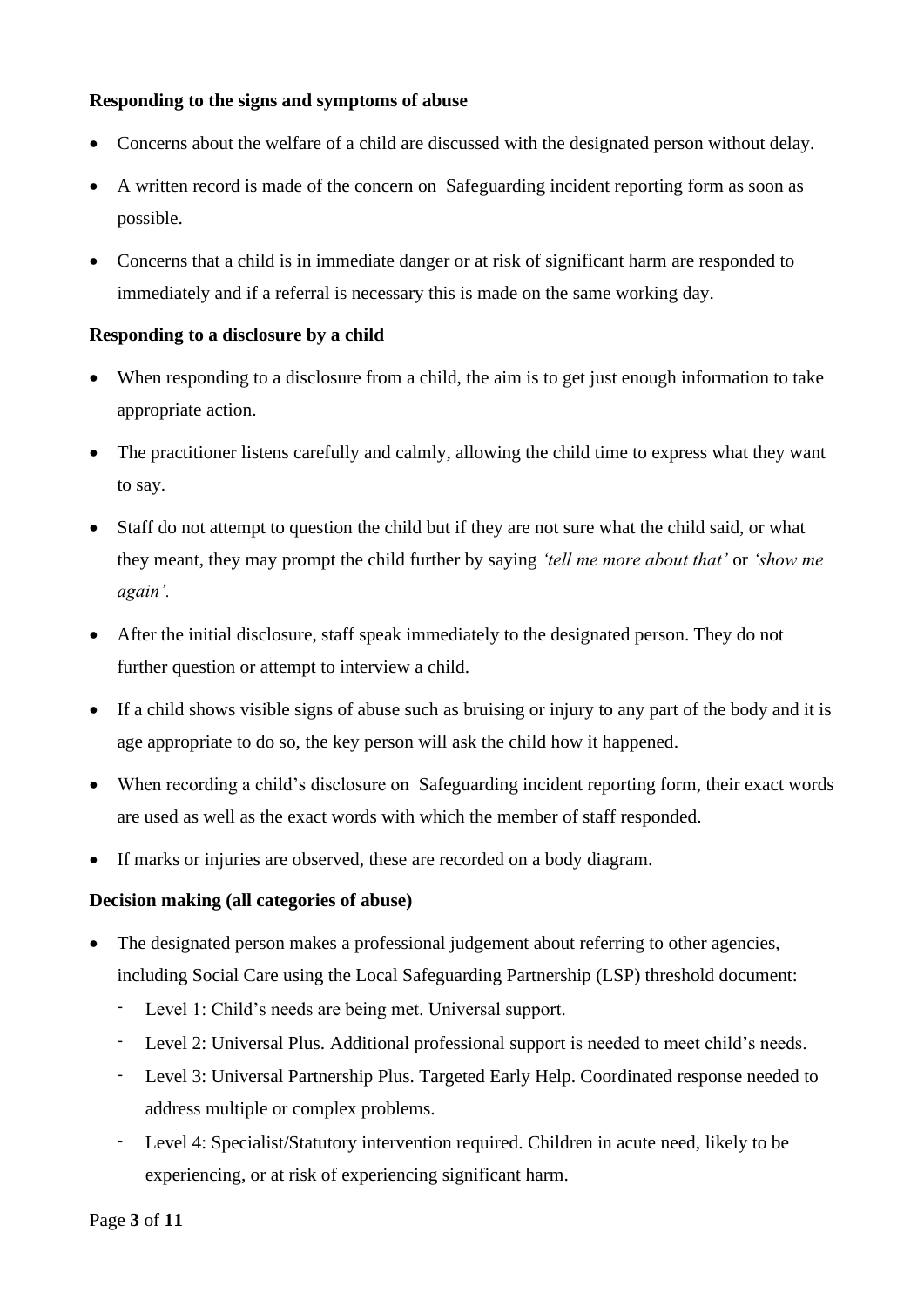• Staff are alert to indicators that a family may benefit from early help services and should discuss this with the designated person, also completing Safeguarding incident reporting form if they have not already done so.

## **Seeking consent from parents/carers to share information before making a referral for early help (Tier 2/3\*)**

Parents are made aware of the setting's Privacy Notice which explains the circumstances under which information about their child will be shared with other agencies. When a referral for early help is necessary, the designated person must always seek consent from the child's parents to share information with the relevant agency.

- If consent is sought and withheld and there are concerns that a child may become at risk of significant harm without early intervention, there may be sufficient grounds to over-ride a parental decision to withhold consent.
- If a parent withholds consent, this information is included on any referral that is made to the local authority. In these circumstances a parent should still be told that the referral is being made beforehand (unless to do so may place a child at risk of harm).

*\*Tier 2: Children with additional needs, who may be vulnerable and showing early signs of abuse and/or neglect; their needs are not clear, not known or not being met. Tier 3: Children with complex multiple needs, requiring specialist services in order to achieve or maintain a satisfactory*  level of health or development or to prevent significant impairment of their health and development *and/or who are disabled.*

## **Informing parents when making a child protection referral**

In most circumstances consent will not be required to make a child protection referral, because even if consent is refused, there is still a professional duty to act upon concerns and make a referral. When a child protection referral has been made, the designated person contacts the parents (only if agreed with social care) to inform them that a referral has been made, indicating the concerns that have been raised, unless social care advises that the parent should not be contacted until such time as their investigation, or the police investigation, is concluded. Parents are not informed prior to making a referral if:

- there is a possibility that a child may be put at risk of harm by discussion with a parent/carer, or if a serious offence may have been committed, as it is important that any potential police investigation is not jeopardised
- there are potential concerns about sexual abuse, fabricated illness, FGM or forced marriage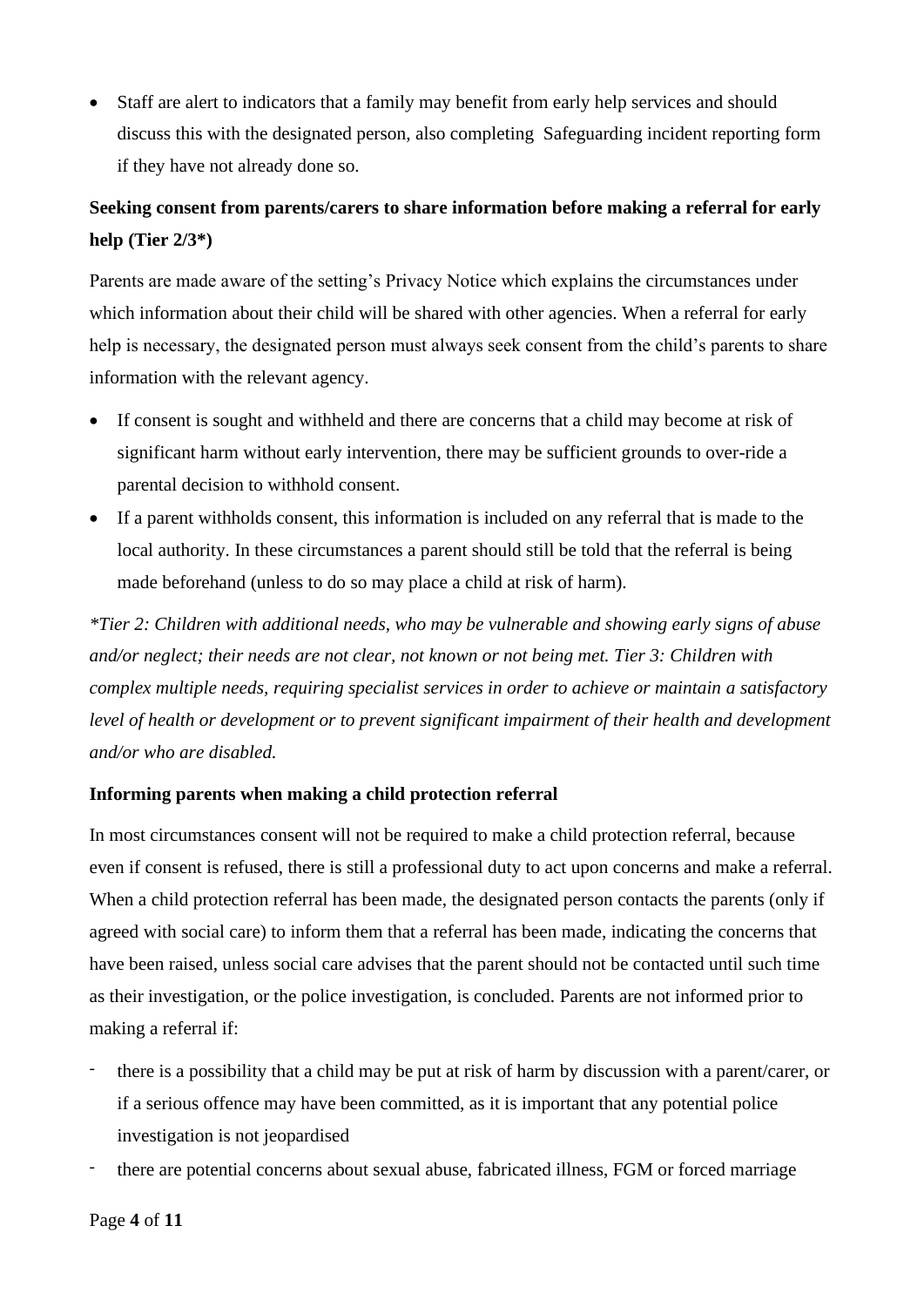- contacting the parent puts another person at risk; situations where one parent may be at risk of harm, e.g. domestic abuse; situations where it has not been possible to contact parents to seek their consent may cause delay to the referral being made

The designated person makes a professional judgment regarding whether consent (from a parent) should be sought before making a child protection referral as described above. They record their decision about informing or not informing parents along with an explanation for this decision. Advice will be sought from the appropriate children's social work team if there is any doubt. Advice can also be sought from the designated officer.

## **Referring**

- The designated person or back-up follows their LSP procedures for making a referral.
- If the designated person or their back-up is not on site, the most senior member of staff present takes responsibility for making the referral to social care.
- If a child is believed to be in immediate danger, or an incident occurs at the end of the session and staff are concerned about the child going home that day, then the Police and/or social care are contacted immediately.
- If the child is 'safe' because they are still in the setting, and there is time to do so, the senior member of staff contacts the setting's designated officer for support.
- Arrangements for cover (as above) when the designated person and back-up designated person are not on-site are agreed in advance by the setting manager and clearly communicated to all staff.

## **Further recording**

- Information is recorded using Safeguarding incident reporting form, and a short summary entered on Child welfare and protection summary**.** Discussion with parents and any further discussion with social care is recorded**.** If recording a conversation with parents that is significant, regarding the incident or a related issue, parents are asked to sign and date it a record of the conversation. It should be clearly recorded what action was taken, what the outcome was and any follow-up.
- If a referral was made, copies of all documents are kept and stored securely and confidentially (including copies in the child's safeguarding file.
- Each member of staff/volunteer who has witnessed an incident or disclosure should also make a written statement on Safeguarding incident reporting form, as above.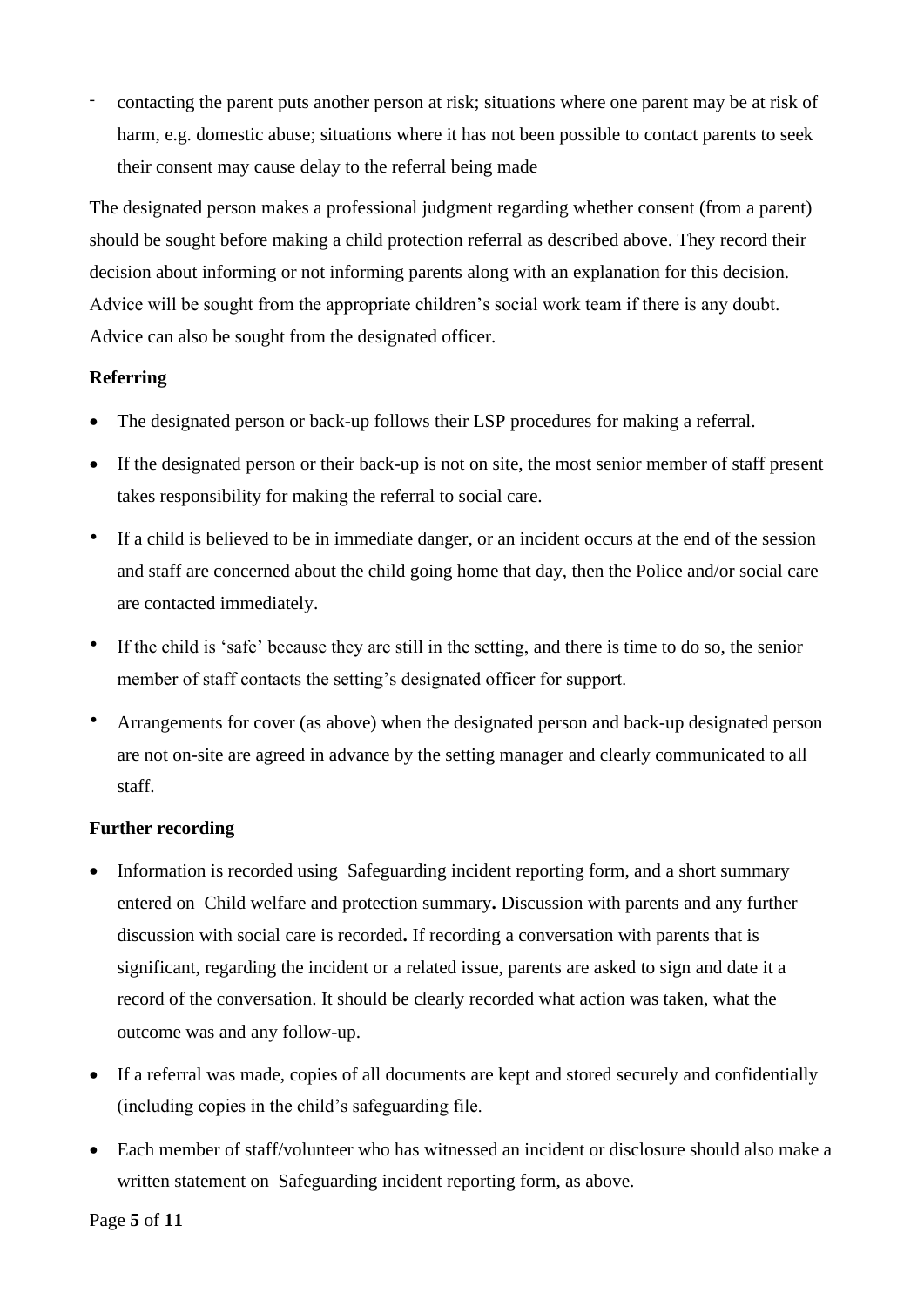- The referral is recorded on Child welfare and protection summary.
- Follow up phone calls to or from social care are recorded in the child's file; with date, time, the name of the social care worker and what was said.
- Safeguarding records are kept up to date and made available for confidential access by the designated officer to allow continuity of support during closures or holiday periods.

# **Reporting a serious child protection incident using Confidential safeguarding incident report form**

- The designated person is responsible for reporting to the designated officer and seeking advice if required prior to making a referral as described above.
- For child protection concerns at Tier 3 and  $4**$  it will be necessary for the designated person to complete Confidential safeguarding incident report form and send it to the designated officer.
- Further briefings are sent to the designated officer when updates are received until the issue is concluded.

\*\* Tier 3: Children with complex multiple needs, requiring specialist services in order to achieve or maintain a satisfactory level of health or development or to prevent significant impairment of their health and development and/or who are disabled. Tier 4: Children in acute need, who are suffering or are likely to suffer significant harm.

## **Professional disagreement/escalation process**

- If a practitioner disagrees with a decision made by the designated person not to make a referral to social care they must initially discuss and try to resolve it with them.
- If the disagreement cannot be resolved with the designated person and the practitioner continues to feel a safeguarding referral is required then they discuss this with the designated officer.
- If issues cannot be resolved the whistle-blowing policy should be used, as set out below.
- Supervision sessions are also used to discuss concerns but this must not delay making safeguarding referrals.

## **Whistleblowing**

The whistle blowing procedure must be followed in the first instance if:

a criminal offence has been committed, is being committed or is likely to be committed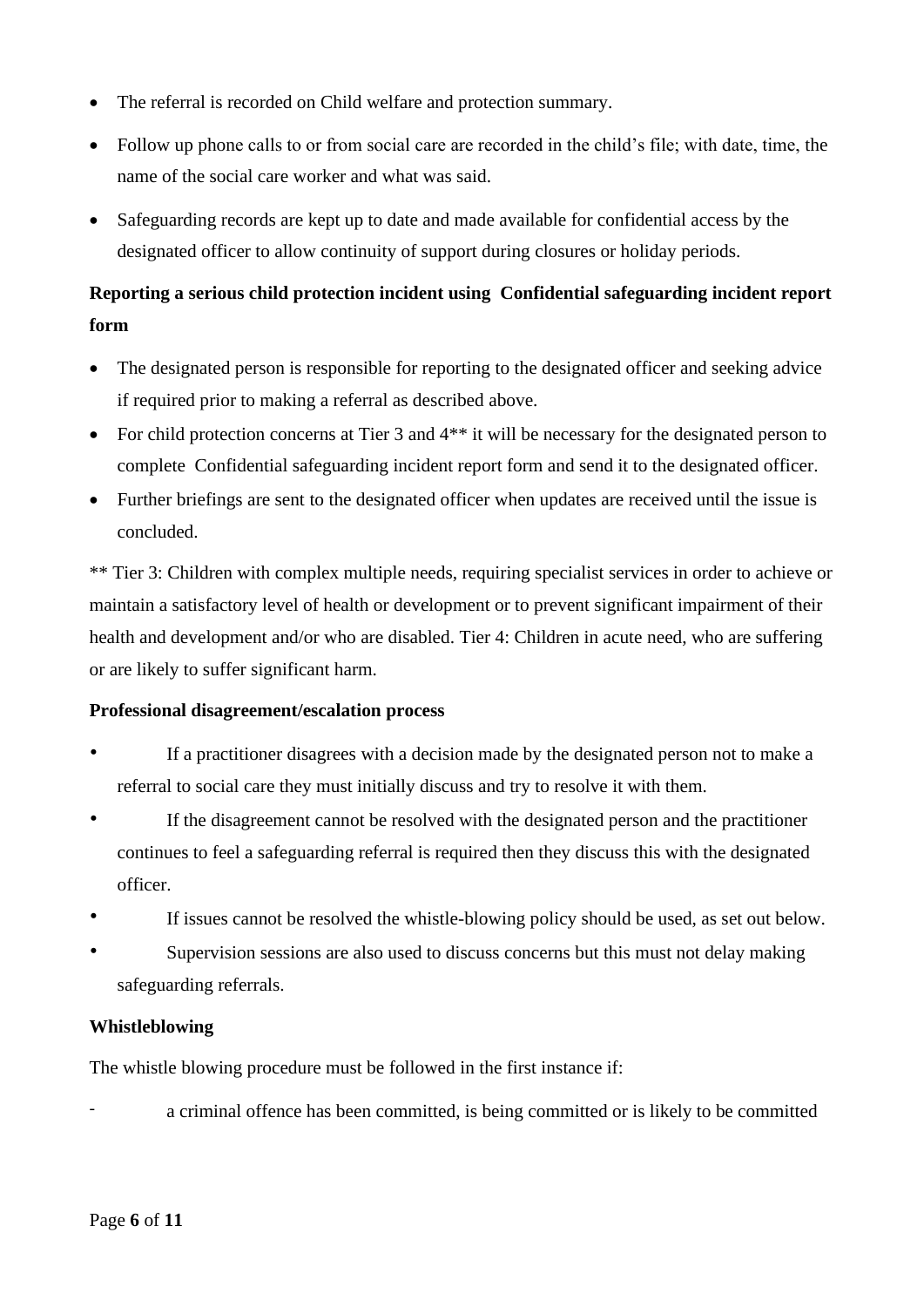a person has failed, is failing or is likely to fail to comply with any legal obligation to which he or she is subject. This includes non-compliance with policies and procedures, breaches of EYFS and/or registration requirements

- a miscarriage of justice has occurred, is occurring or is likely to occur
- the health and safety of any individual has been, is being or is likely to be endangered
- the working environment has been, is being or is likely to be damaged;
- that information tending to show any matter falling within any one of the preceding clauses has been, is being or is likely to be deliberately concealed

There are 3 stages to raising concerns as follows:

- 1. If staff wish to raise or discuss any issues which might fall into the above categories, they should normally raise this issue with their manager/Designated Person.
- 2. Staff who are unable to raise the issue with their manager/Designated Person should raise the issue with their line manager's manager/Designated Officer.
- 3. If staff are still concerned after the investigation, or the matter is so serious that they cannot discuss it with a line manager, they should raise the matter with [insert name and contact details of most senior person].

Ultimately, if an issue cannot be resolved and the member of staff believes a child remains at risk because the setting or the local authority have not responded appropriately, the NSPCC have introduced a whistle-blowing helpline 0800 028 0285 for professionals who believe that:

- their own or another employer will cover up the concern
- they will be treated unfairly by their own employer for complaining
- if they have already told their own employer and they have not responded

### **Female genital mutilation (FGM)**

Practitioners should be alert to symptoms that would indicate that FGM has occurred, or may be about to occur, and take appropriate safeguarding action. Designated persons should contact the police immediately as well as refer to children's services local authority social work if they believe that FGM may be about to occur.

Page **7** of **11** It is illegal to undertake FGM or to assist anyone to enable them to practice FGM under the Female Genital Mutilation Act 2003, it is an offence for a UK national or permanent UK resident to perform FGM in the UK or overseas. The practice is medically unnecessary and poses serious health risks to girls. FGM is mostly carried out on girls between the ages of 0-15, statistics indicate that in half of countries who practise FGM girls were cut before the age of 5. LSCB guidance must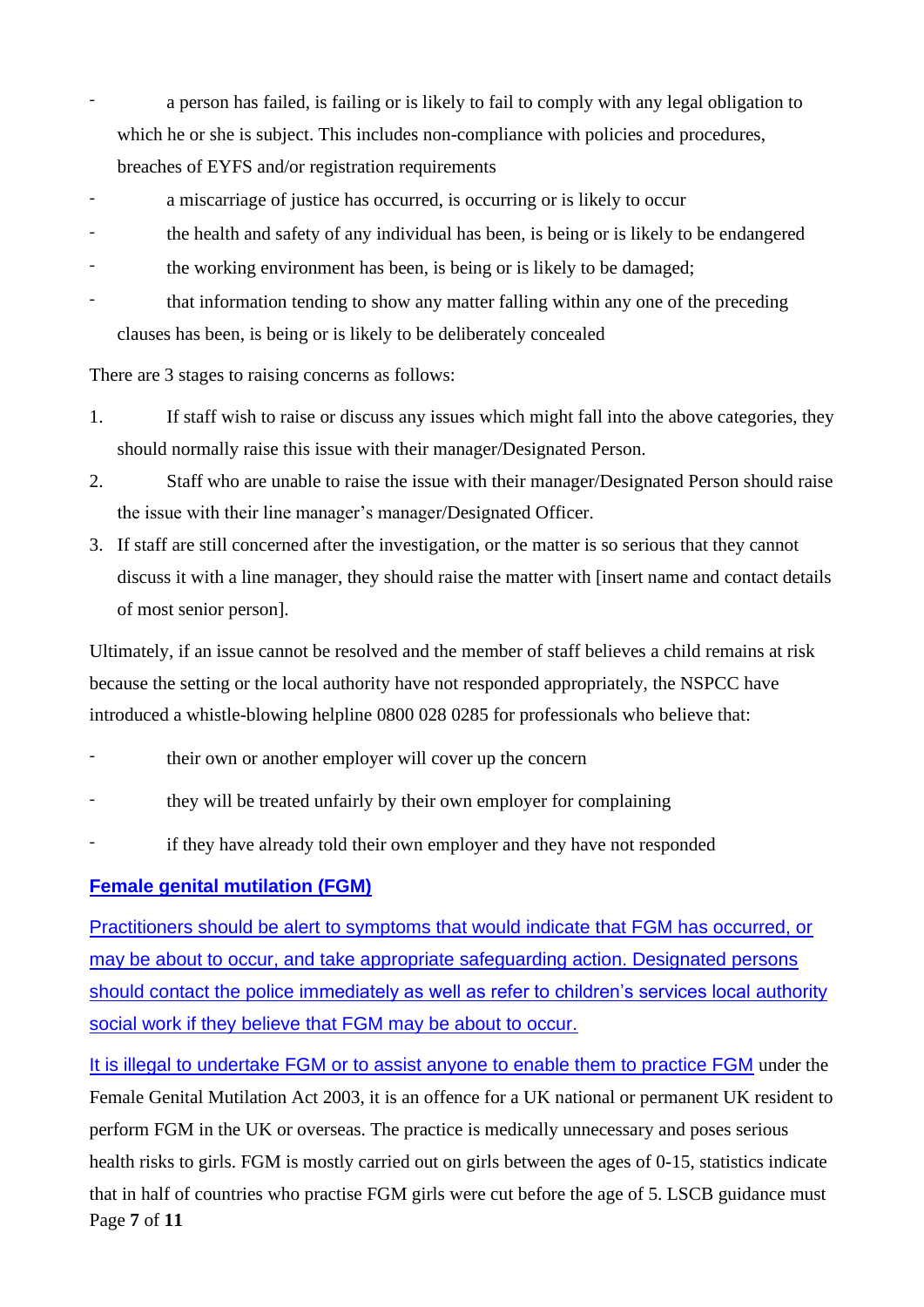be followed in relation to FGM, and the designated person is informed regarding specific risks relating to the culture and ethnicity of children who may be attending their setting and shares this knowledge with staff.

Symptoms of FGM in very young girls may include difficulty walking, sitting or standing; painful urination and/or urinary tract infection; urinary retention; evidence of surgery; changes to nappy changing or toileting routines; injury to adjacent tissues; spends longer than normal in the bathroom or toilet; unusual and /or changed behaviour after an absence from the setting (including increased anxiety around adults or unwillingness to talk about home experiences or family holidays); parents are reluctant to allow child to undergo normal medical examinations; if an older sibling has undergone the procedure a younger sibling may be at risk; discussion about plans for an extended family holiday

### **Further guidance**

NSPCC 24-hour FGM helpline: 0800 028 3550 or email [fgmhelp@nspcc.org.uk](mailto:fgmhelp@nspcc.org.uk)

Government help and advice: [www.gov.uk/female-genital-mutilation](http://www.gov.uk/female-genital-mutilation)

### **Children and young people vulnerable to extremism or radicalisation**

Early years settings, schools and local authorities have a duty to identify and respond appropriately to concerns of any child or adult at risk of being drawn into terrorism. LSP's have procedures which cover how professionals should respond to concerns that children or young people may be at risk of being influenced by or being made vulnerable by the risks of extremism.

There are potential safeguarding implications for children and young people who have close or extended family or friendship networks linked to involvement in extremism or terrorism.

- The designated person is required to familiarise themselves with LSP procedures, as well as online guidance including:
	- Channel Duty guidance: Protecting people vulnerable to being drawn into terrorism [www.gov.uk/government/publications/channel-and-prevent-multi-agency-panel-pmap](http://www.gov.uk/government/publications/channel-and-prevent-multi-agency-panel-pmap-guidance)[guidance](http://www.gov.uk/government/publications/channel-and-prevent-multi-agency-panel-pmap-guidance)
	- Prevent Strategy (HMG 2011) [www.gov.uk/government/publications/prevent-strategy-](http://www.gov.uk/government/publications/prevent-strategy-2011)[2011](http://www.gov.uk/government/publications/prevent-strategy-2011)
	- The prevent duty: for schools and childcare providers [www.gov.uk/government/publications/protecting-children-from-radicalisation-the-prevent](http://www.gov.uk/government/publications/protecting-children-from-radicalisation-the-prevent-duty)[duty](http://www.gov.uk/government/publications/protecting-children-from-radicalisation-the-prevent-duty)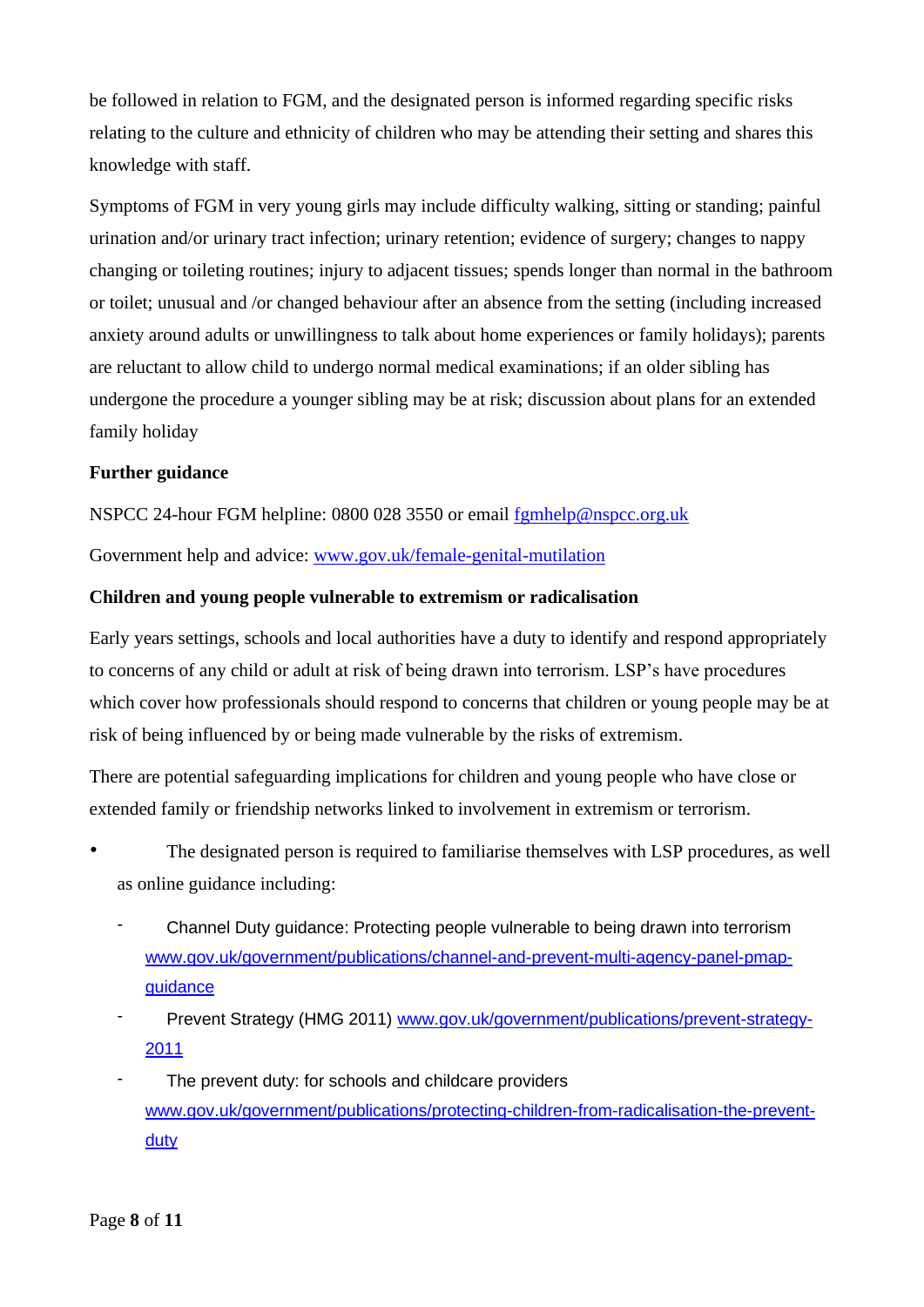- The designated person should follow LSP guidance in relation to how to respond to concerns regarding extremism and ensure that staff know how to identify and raise any concerns in relation to this with them.
- The designated person must know how to refer concerns about risks of extremism/radicalisation to their LSP safeguarding team or the Channel panel, as appropriate.
- The designated person should also ensure that they and all other staff working with children and young people understand how to recognise that someone may be at risk of violent extremism.
- The designated person also ensures that all staff complete *The Prevent Duty in an Early Years Environment* and *Understanding Children's Rights* and *Equality and Inclusion in Early Years Settings* online EduCare courses*.*
- If available in the area, the designated person should complete WRAP (or equivalent) training and support staff to access the training as offered by local authorities. WRAP training covers local arrangements for dealing with concerns that a child may be at risk of extremism and/or radicalisation.
- The designated person should understand the perceived terrorism risks in relation to the area that they deliver services in.

## **Parental consent for radicalisation referrals**

LSP procedures are followed in relation to whether parental consent is necessary prior to making a referral about a concern that a child or adult may be at risk of being drawn into terrorism. It is good practice to seek the consent of the person, or for very young children, the consent of their parent/carer prior to making a referral, but it is not a requirement to seek consent before referring a concern regarding possible involvement in extremism or terrorism if it may put a child at risk, or if an offence may have been or may be committed. Advice should be sought from line managers and local agencies responsible for safeguarding, as to whether or not consent should be sought on a case-by-case basis. Designated persons should be mindful that discussion regarding potential referral due to concerns may be upsetting for the subject of the referral and their family. Initial advice regarding whether an incident meets a threshold for referral can be sought from the relevant local agency without specific details such as names of the family being given in certain circumstances.

Consent is required prior to any individual engaging with a Channel intervention. Consent is usually sought by Channel partners, but LSP procedures should be followed regarding this.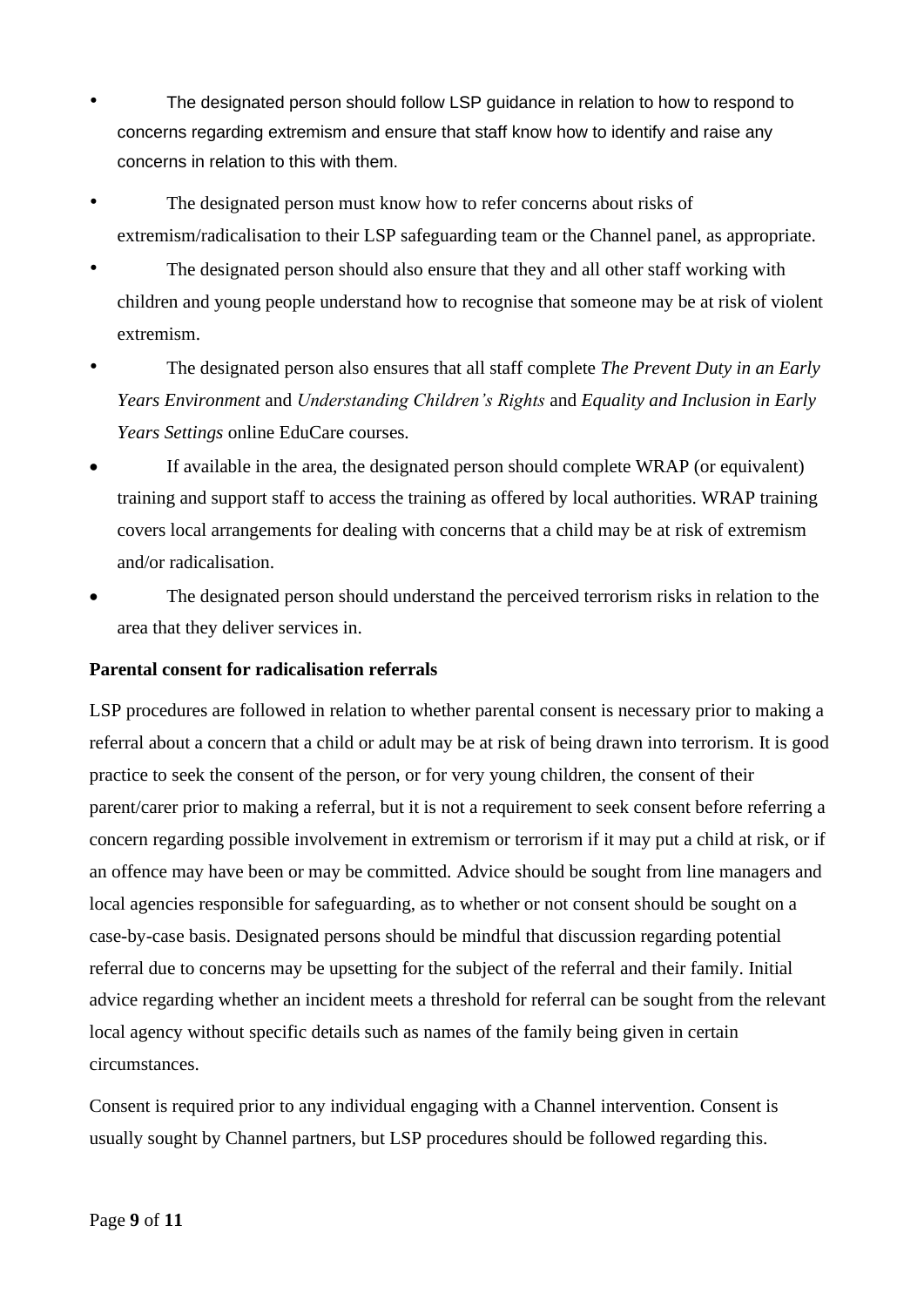If there is a concern that a person is already involved in terrorist activity this must be reported to the Anti-Terrorist Hot Line 0800 789 321-Text/phone 0800 0324 539. Police can be contacted on 101.

### **Concerns about children affected by gang activity/serious youth violence**

Practitioners should be aware that children can be put at risk by gang activity, both through participation in and as victims of gang violence. Whilst very young children will be very unlikely to become involved in gang activity they may potentially be put at risk by the involvement of others in their household in gangs, such as an adult sibling or a parent/carer. Designated persons should be familiar with their LSP guidance and procedures in relation to safeguarding children affected by gang activity and ensure this is followed where relevant.

### **Forced marriage/Honour based violence**

Forced marriage is a marriage in which one or both spouses do not consent to the marriage but are forced into it. Duress can include physical, psychological, financial, sexual and emotional pressure. In the cases of some vulnerable adults who lack the capacity to consent coercion is not required for a marriage to be forced. A forced marriage is distinct from an arranged marriage. An arranged marriage may have family involvement in arranging the marriages, but crucially the choice of whether to accept the arrangement remains with the prospective spouses.

Forced marriage became criminalised in 2014. There are also civil powers for example a Forced Marriage Protection Order to protect both children and adults at risk of forced marriage and offers protection for those who have already been forced into marriage.

Risks in relation to forced marriage are high and it is important that practitioners ensure that anyone at risk of forced marriage is not put in further danger. If someone is believed to be at risk it is helpful to get as much practical information as possible, bearing in mind the need for absolute discretion, information that can be helpful will include things likes, names, addresses, passport numbers, national insurance numbers, details of travel arrangements, dates and location of any proposed wedding, names and dates of birth of prospective spouses, details of where and with whom they may be staying etc. Forced marriage can be linked to honour-based violence, which includes assault, imprisonment and murder. Honour based violence can be used to punish an individual for undermining what the family or community believes to be the correct code of behaviour.

In an emergency police should be contacted on 999.